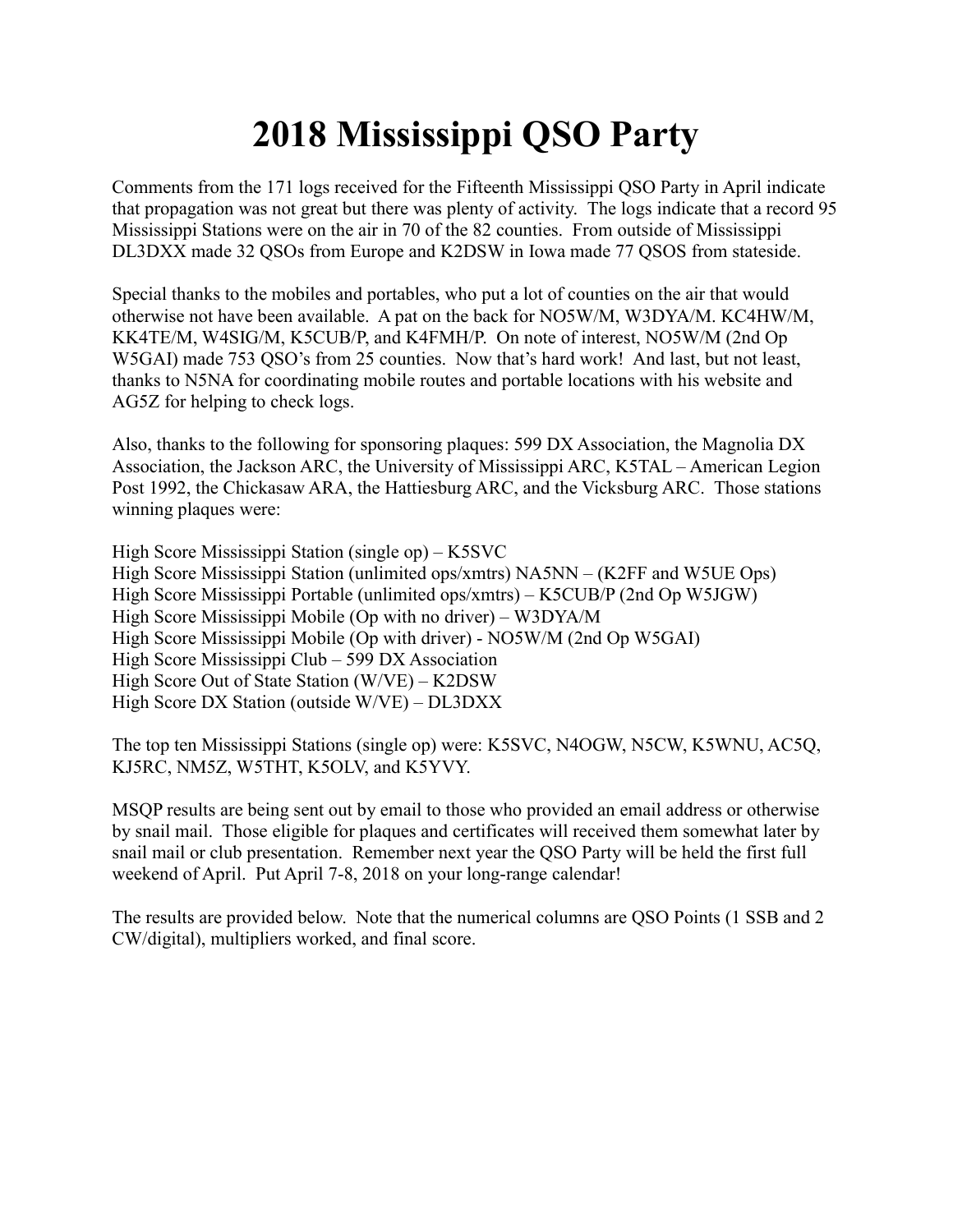## **In-State Results**

| Adams             | <b>NO5W/M2</b> | 48  | 15 | 720    |
|-------------------|----------------|-----|----|--------|
| Alcorn            | N5YAV          | 77  | 33 | 2,541  |
| Amite             | <b>NO5W/M2</b> | 44  | 13 | 572    |
|                   | KC4HW/M        | 20  | 8  | 160    |
| Attala            | <b>NO5W/M2</b> | 94  | 29 | 2,726  |
| <b>Bolivar</b>    | W3DYA/M        | 60  | 16 | 960    |
| Carroll           | W3DYA/M        | 32  | 12 | 384    |
| Claiborne         | <b>NO5W/M2</b> | 44  | 16 | 704    |
|                   | W5GLA          | 24  | 15 | 360    |
| Coahoma           | W3DYA/M        | 34  | 12 | 408    |
| Covington         | <b>NO5W/M2</b> | 88  | 24 | 2,112  |
|                   | KC4HW/M        | 20  | 8  | 160    |
| DeSoto            | K5OLV          | 198 | 56 | 11,088 |
|                   | W5GWD****      | 106 | 30 | 3,180  |
|                   | W3DYA/M        | 34  | 16 | 544    |
| Forrest           | N5CW           | 496 | 62 | 30,752 |
|                   | <b>NO5W/M2</b> | 24  | 10 | 240    |
| Franklin          | <b>NO5W/M2</b> | 86  | 26 | 2,236  |
|                   | KC4HW/M        | 18  | 9  | 162    |
| Grenada           | W3DYA/M        | 32  | 13 | 416    |
| Hancock           | <b>NO5W/M2</b> | 58  | 21 | 1,218  |
| Harrison          | W5THT          | 250 | 53 | 13,250 |
|                   | KF5BA          | 147 | 43 | 6,321  |
|                   | AE5TR          | 137 | 42 | 5,724  |
|                   | W5SGL***       | 72  | 22 | 1,584  |
|                   | NO5W/M2        | 48  | 19 | 912    |
|                   | W5RCG          | 34  | 11 | 374    |
|                   | W4WLF          | 7   | 4  | 28     |
| Hinds             | K5XU           | 74  | 30 | 2,220  |
|                   | <b>NO5W/M2</b> | 34  | 11 | 374    |
| Holmes            | <b>NO5W/M2</b> | 128 | 29 | 3,712  |
| Humphreys         | <b>NO5W/M2</b> | 78  | 25 | 1,950  |
|                   | W3DYA/M        | 26  | 12 | 312    |
| Issaquena         | K4FMH/P**      | 44  | 23 | 1,012  |
|                   | <b>NO5W/M2</b> | 18  | 7  | 126    |
| Itawamba          | AC5Q           | 330 | 65 | 21,450 |
| Jackson           | K7ZYV          | 38  | 17 | 646    |
| Jefferson         | K5SVC          | 878 | 95 | 83,410 |
|                   | <b>NO5W/M2</b> | 52  | 20 | 1,040  |
| <b>Jeff Davis</b> | KC4HW/M        | 30  | 11 | 330    |
| Jones             | KC4HW/M        | 24  | 8  | 192    |
| Lamar             | AG5Z#          | 576 | 69 | 39,744 |
|                   | <b>NO5W/M2</b> | 26  | 8  | 208    |
|                   | AA1NA          | 12  | 9  | 108    |
| Lawrence          | KC4HW/M        | 22  | 11 | 242    |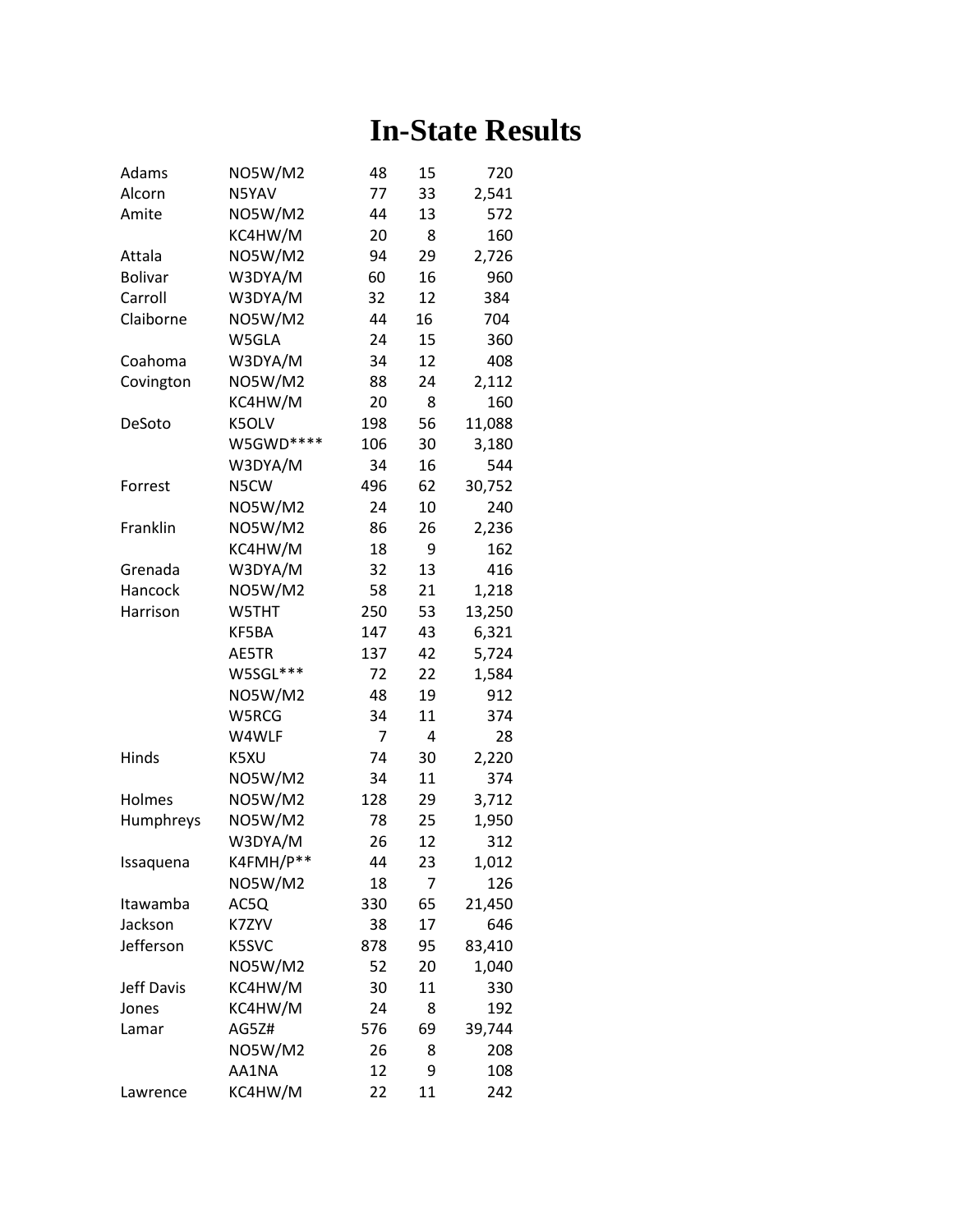| LeFlore            | W3DYA/M           | 46    | 12  | 552     |
|--------------------|-------------------|-------|-----|---------|
| Lincoln            | W5WQ***           | 257   | 66  | 16,962  |
|                    | <b>NO5W/M2</b>    | 48    | 17  | 816     |
|                    | KC4HW/M           | 44    | 17  | 748     |
| Marion             | KC4HW/M           | 6     | 3   | 18      |
| Madison            | <b>NO5W/M2</b>    | 74    | 22  | 1,628   |
| Montgomery         | W3DYA/M           | 34    | 14  | 476     |
| Oktibbeha          | N4OGW             | 660   | 89  | 58,740  |
|                    | N5OMK             | 148   | 48  | 7,104   |
|                    | K5BAK             | 128   | 39  | 4,992   |
| Panola             | W3DYA/M           | 56    | 19  | 1,064   |
| <b>Pearl River</b> | NA5NN****         | 1,394 | 76  | 105,944 |
|                    | K5WNU             | 376   | 63  | 23,688  |
| Pike               | NM <sub>5</sub> Z | 314   | 51  | 16,014  |
|                    | <b>NO5W/M2</b>    | 50    | 19  | 950     |
|                    | KC4HW/M           | 28    | 14  | 392     |
| Pontotoc           | N5RB              | 139   | 37  | 5,143   |
| Quitman            | W3DYA/M           | 52    | 20  | 1,040   |
| Rankin             | <b>NO5W/M2</b>    | 80    | 24  | 1,920   |
| Scott              | W5MSV             | 36    | 11  | 396     |
| Simpson            | <b>NO5W/M2</b>    | 64    | 22  | 1,408   |
| Sharkey            | <b>NO5W/M2</b>    | 126   | 33  | 4,158   |
| Stone              | <b>NO5W/M2</b>    | 30    | 8   | 240     |
| Sunflower          | W3DYA/M           | 24    | 10  | 240     |
| Tallahatchie       | W3DYA/M           | 44    | 18  | 792     |
| Tate               | W3DYA/M           | 48    | 17  | 816     |
| Union              | K5YVY             | 249   | 33  | 8,217   |
|                    | WB4VYB            | 22    | 7   | 154     |
| Tunica             | W3DYA/M           | 44    | 19  | 836     |
| Walthall           | KC4HW/M           | 16    | 7   | 112     |
| Warren             | W5XX#             | 840   | 107 | 89,880  |
|                    | KJ5RC             | 250   | 69  | 17,250  |
|                    | <b>NO5W/M2</b>    | 72    | 19  | 1,368   |
|                    | K5ATW             | 12    | 5   | 60      |
| Washington         | <b>NO5W/M2</b>    | 52    | 20  | 1,040   |
| Wayne              | N5IDX             | 104   | 33  | 3,432   |
| Wilkinson          | K5CUB/P*          | 49    | 33  | 1,617   |
| Yalobusha          | W3DYA/M           | 54    | 18  | 972     |
| Yazoo              | <b>NO5W/M2</b>    | 40    | 12  | 480     |

M – Mobile Single Op

M2- Mobile with Driver

# - MSQP Staff not eligible for awards

\* Portable. Multi-Op/Single Transmitter

\*\* Portable Multi-Op/Multi Transmitter

\*\*\* Fixed Multi-Op/Single Transmitter

\*\*\*\* Fixed Multi-Op/Multi Transmitter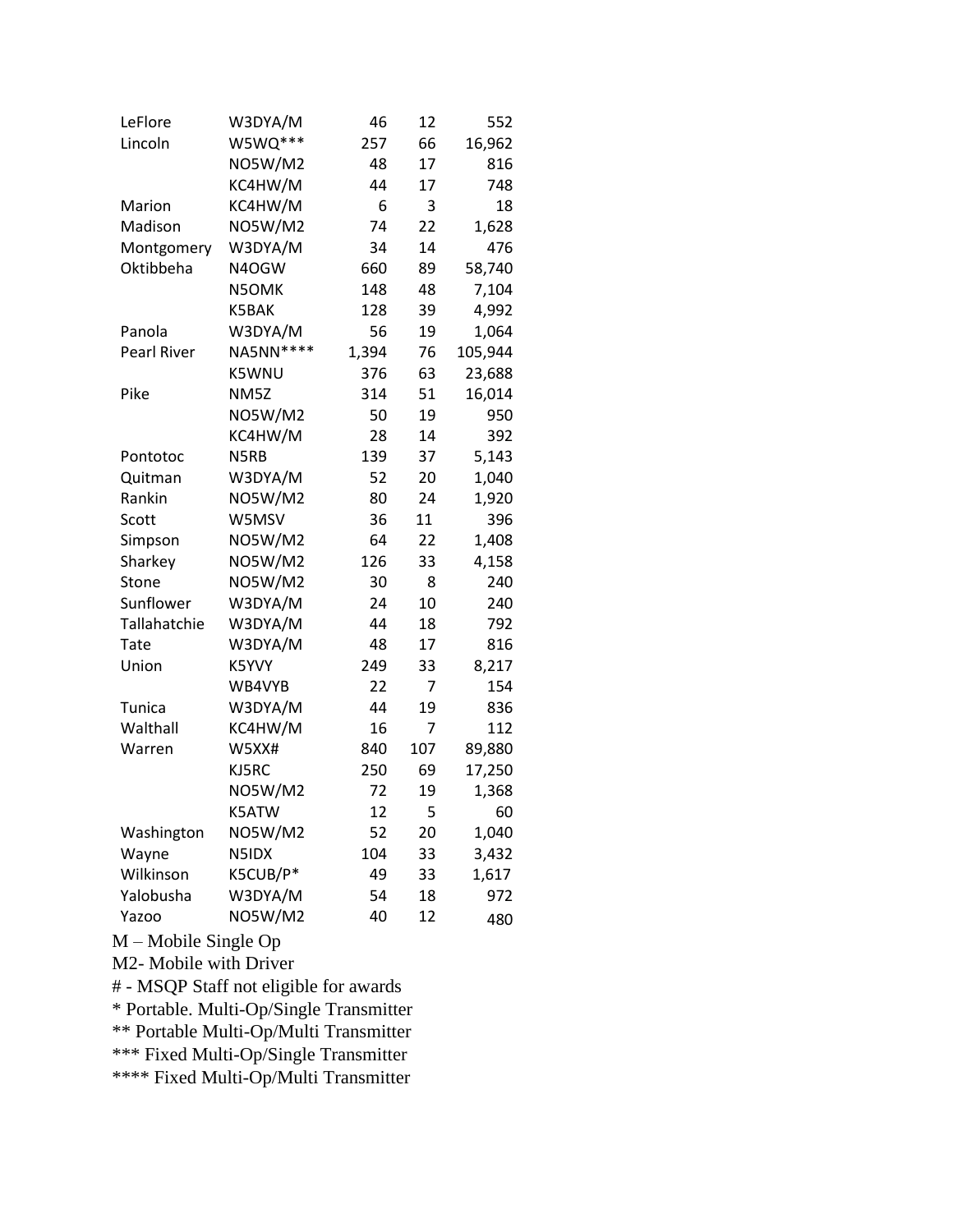## **Out-of- State Results**

| СT        | WA1SAY             | 20             | 14             | 280   |
|-----------|--------------------|----------------|----------------|-------|
|           | W1ARY              | 7              | 4              | 28    |
| МA        | <b>NU10</b>        | 24             | 14             | 336   |
|           | N <sub>1</sub> SOH | 18             | 11             | 198   |
|           | W4FEB              | 7              | 6              | 42    |
| <b>NH</b> | K1RO               | 41             | 20             | 820   |
|           | W1END              | 28             | 10             | 280   |
| <b>NJ</b> | N <sub>2</sub> CQ  | 50             | 18             | 900   |
|           | W2UDT              | $\overline{2}$ | 2              | 4     |
| <b>NY</b> | N2JNE              | 46             | 21             | 966   |
|           | W2RR               | 41             | 18             | 738   |
|           | K4RUM              | 28             | 10             | 280   |
|           | K2RYD              | 15             | 13             | 195   |
|           | K2YGM              | 20             | 9              | 180   |
|           | <b>KC2TFI</b>      | 5              | 5              | 25    |
| DE        | N8NA               | 28             | 14             | 392   |
| <b>MD</b> | K3MAW              | 8              | 6              | 48    |
| PA        | KF3G               | 10             | 4              | 40    |
|           | K3JAG              | 5              | 5              | 25    |
|           | ND3R               | 6              | 3              | 18    |
|           | WA3AAN             | 4              | $\overline{2}$ | 8     |
| GA        | K4BAI              | 83             | 32             | 2,656 |
|           | KI4MZC             | 38             | 12             | 456   |
|           | K4VBM              | 18             | 12             | 216   |
|           | NJ8J               | 16             | 6              | 96    |
|           | KD4QMY             | 8              | 7              | 56    |
|           | KG4TTT             | 4              | 4              | 16    |
| FL        | K8MR               | 28             | 11             | 308   |
|           | K3TW               | 10             | 5              | 50    |
| ΚY        | KJ4AOM             | 45             | 16             | 720   |
|           | W4LID              | 22             | 14             | 308   |
|           | KY4D               | 7              | 5              | 35    |
| <b>NC</b> | KE2SX              | 12             | 6              | 72    |
|           | KA4TLC             | 8              | $\overline{7}$ | 56    |
|           | NW4WB              | 6              | 6              | 36    |
|           | KN4EWI             | $\overline{2}$ | 2              | 4     |
| SC        | WN4AFP             | 86             | 27             | 2,322 |
| <b>TN</b> | KJ4IWZ             | 74             | 30             | 2,220 |
|           | K4AMC              | 66             | 27             | 1,782 |
|           | W4XK               | 64             | 25             | 1,600 |
|           | N4ARO              | 63             | 21             | 1,323 |
|           | K4VIG              | 39             | 17             | 663   |
|           | N4VV               | 30             | 13             | 390   |
|           | W4HZD              | 32             | 9              | 288   |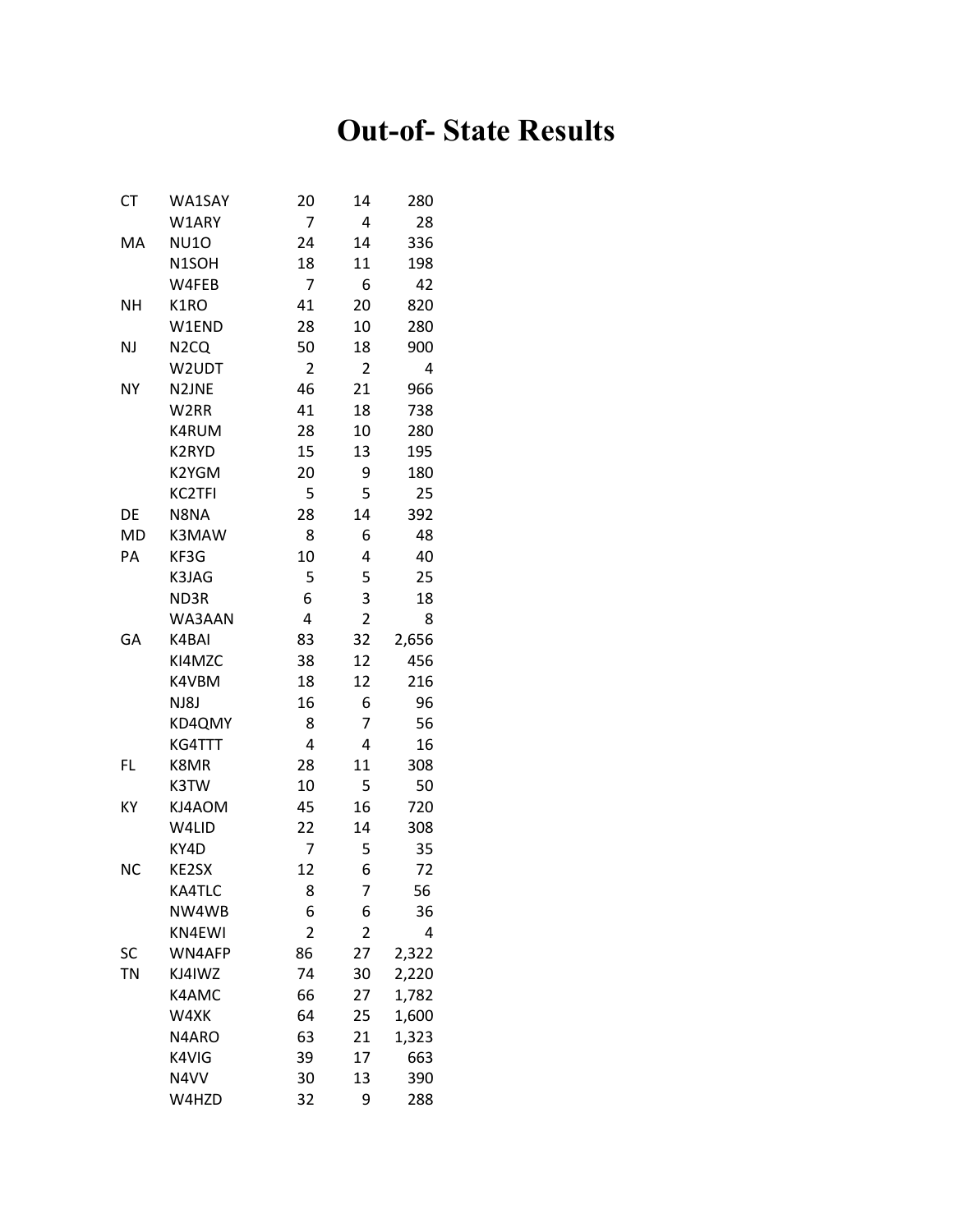|           | W4NZ              | 28             | 8                       | 224          |
|-----------|-------------------|----------------|-------------------------|--------------|
|           | K4AKK             | 18             | 12                      | 216          |
|           | AI4DB             | 14             | 10                      | 140          |
|           | W4JUU             | 16             | 7                       | 112          |
|           | KJ4KKD            | 6              | 6                       | 36           |
|           | KX4FR             | 6              | 6                       | 36           |
| VA        | K4ORD             | 32             | 11                      | 352          |
|           | KM4IAJ            | 5              | 4                       | 20           |
|           | W4ZPR             | 6              | 3                       | 18           |
|           | W4DOW             | 3              | 3                       | 9            |
|           | K <sub>1</sub> SO | $\overline{2}$ | $\overline{2}$          | 4            |
| AR        | K5KPE             | 128            | 48                      | 6,144        |
|           | KD5ILA            | 23             | 13                      | 299          |
|           | KD5J              | 14             | 7                       | 98           |
|           | WA5SOG            | 10             | 6                       | 60           |
| OK        | W5TM              | 30             | 14                      | 420          |
|           | AF5CC             | 20             | 8                       | 160          |
|           | N5XTR             | 5              | 5                       | 25           |
| тх        | N5NA              | 44             | 20                      | 880          |
|           | WA8ZBT            | 40             | 14                      | 560          |
|           | AA5VV             | 24             | 12                      | 288          |
|           | K5GQ              | 16             | 7                       | 112          |
|           | K5LGX             | 6              | 6                       | 36           |
|           | KF5RUW            | 4              | 4                       | 16           |
| CA        | W6OUL             | 29             | 17                      | 493          |
|           | W6SX              | 16             | 8                       | 128          |
|           | WZ6ZZ             | 7              | 7                       | 49           |
|           | K7XE              | 7              | 7                       | 49           |
|           | N6VH              | 4              | 3                       | 12           |
|           | NX6T              | 4              | $\overline{\mathbf{c}}$ | 8            |
|           | AE6YB             | $\mathbf 1$    | 1                       | $\mathbf{1}$ |
|           | KE6LPA            | $\mathbf 1$    | $\mathbf 1$             | $\mathbf{1}$ |
| ID        | KA7T              | 10             | 7                       | 70           |
|           | WB7CYO            | 4              | 3                       | 12           |
| MT        | KJ9C              | 20             | 7                       | 140          |
|           | AA7TV             | 5              | 5                       | 25           |
| UT        | K7ULS             | 4              | $\overline{2}$          | 8            |
| <b>WA</b> | AB7RW             | 36             | 16                      | 576          |
|           | N7WRO             | 5              | 5                       | 25           |
| MI        | WB8WKQ            | 147            | 40                      | 5,880        |
|           | KD8DEU            | 12             | 6                       | 72           |
|           | AC5ZT             | 4              | 4                       | 16           |
| OH        | W8KNO             | 15             | 8                       | 120          |
|           | AA8TA             | 12             | 5                       | 60           |
|           | K3YP              | 6              | 3                       | 18           |
|           | <b>KD8TNF</b>     | 5              | 3                       | 15           |
| WV        | N8II              | 58             | 21                      | 1,218        |